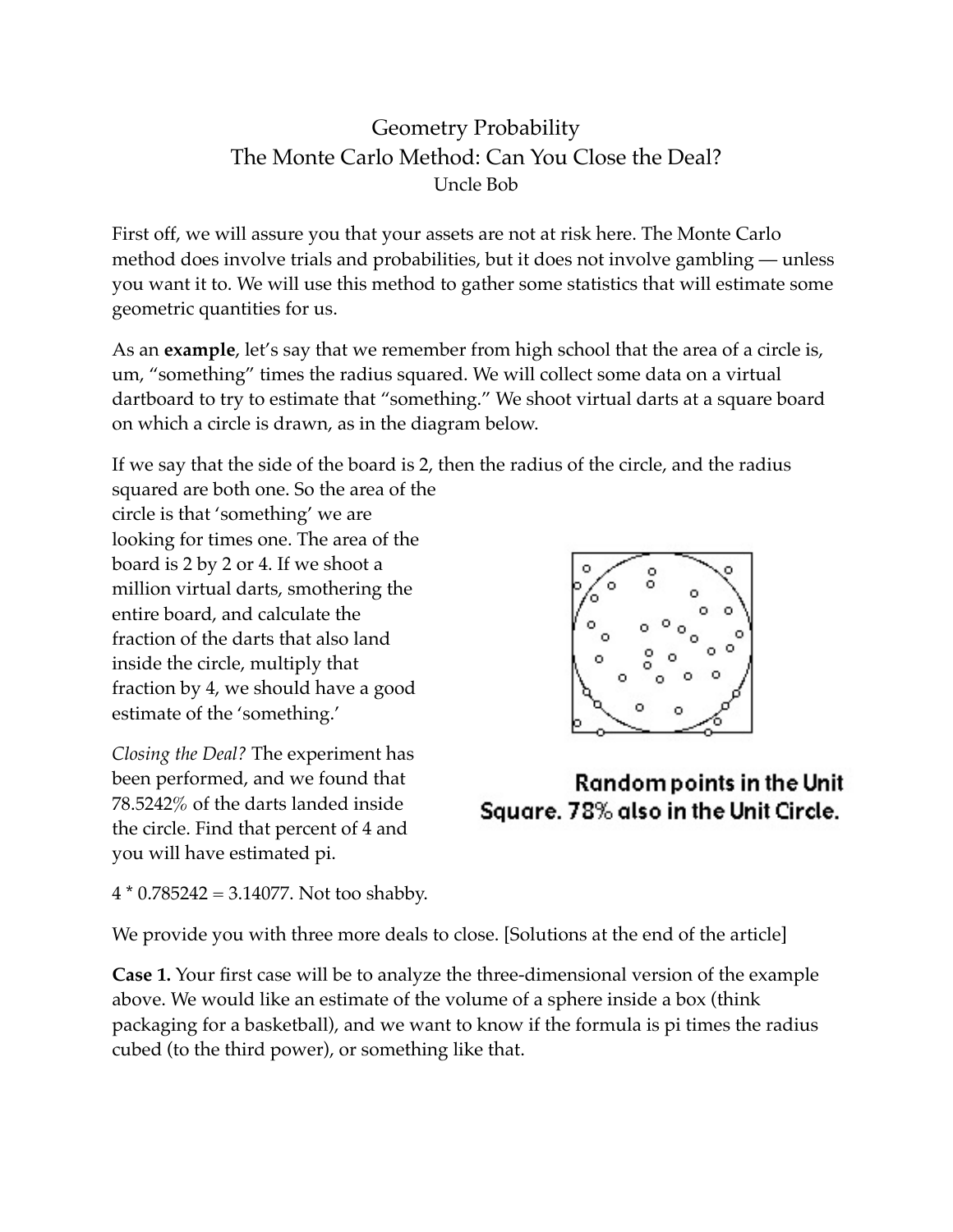We can shoot virtual darts in three dimensions too. Computers are great for stuff like that. If the cube has a side measuring 2, then its volume is 8 (2x2x2, right?). This time we find that only 52.3464% of darts land inside the sphere. *Can you close the deal?* Find an estimate for the volume. Is it some multiple of pi? Recall that the radius is again one.



**Case 2.** Now you investigate a problem called Buffon's needle, named after the 18th century European count. We have a plank floor with boards that are 2" wide. We drop a 2-inch long needle onto the floor — many, many times. Some will land and cross a crack between planks. Others will land wholly within one board on the floor.



The data is in: yes, another million virtual results. We'll say a few words about how the experiment was performed. You can see from the diagram that whether a needle crosses a crack depends on two things — how close an end is to a crack, and the angle the needle makes with the planking. We used a random location for one end of the needle and a random angle for its orientation, anywhere from pointing straight down to straight up. *Can you close this deal?*

Our theorists are certain that this result involves the number pi also. Yi! Pi again! We found that 63.6786% of the needles landed across a crack. Make this percent into a decimal, as we have done in other examples, and "divide 2 by that decimal."

2 / (our decimal) = ??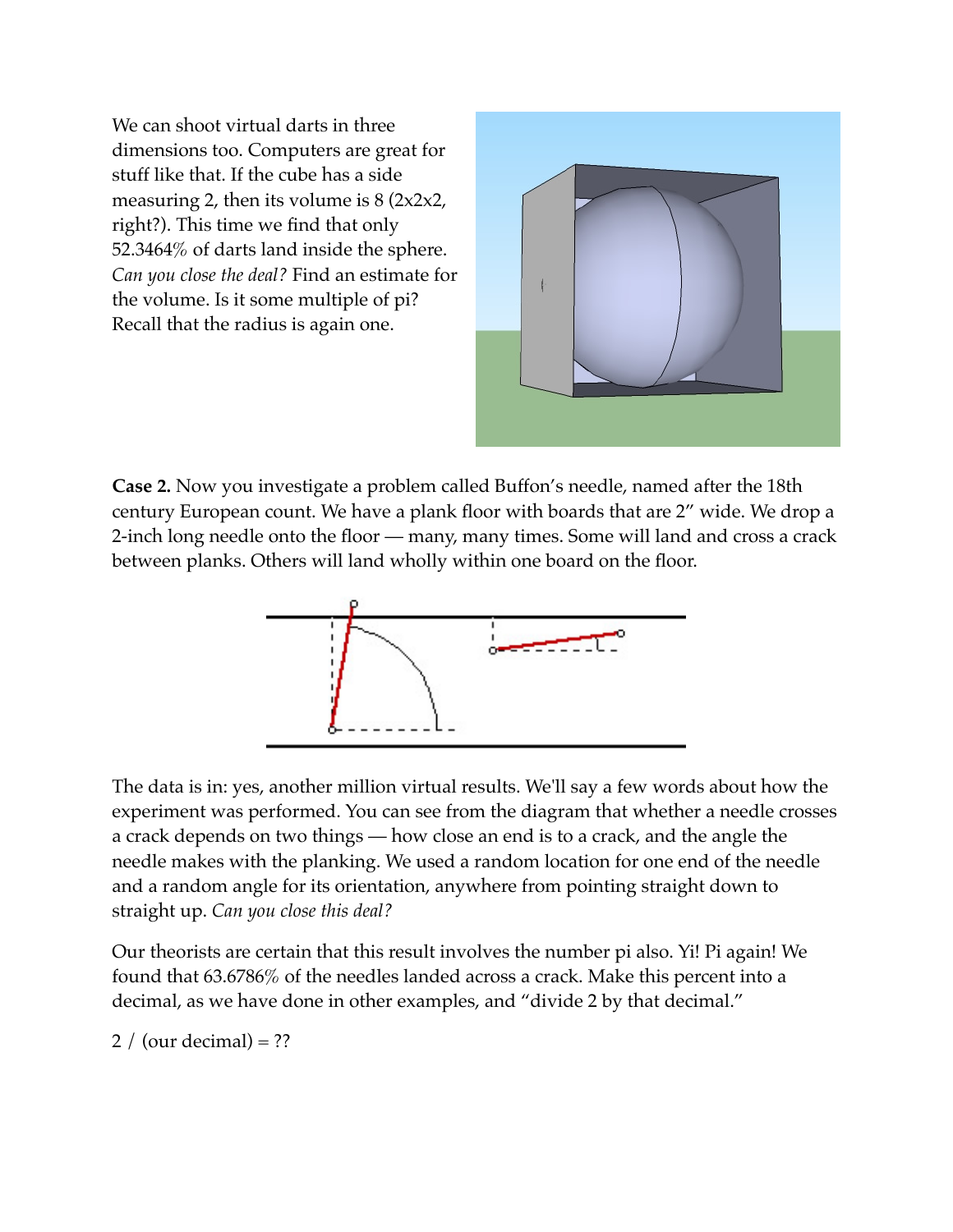**Case 3.** Your last case for now. Forget anything that you do remember from your geometry experience. We will gain experience on two historic questions by experimenting and using statistics. The first question was answered by the Pythagoreans in the 6th century BCE If a square has side measure of one, how long is the diagonal?

The second question was posed by Socrates to a slave in the fifth century BCE The story is recounted in the dialogue "Meno" written by Plato. Given the square above, what would be the side measure of a square double in area? The slave guesses 2 at first, but 2x2 makes a square four times as large.



We answer both questions with a Monte Carlo technique performed on 4 copies of the original, arranged so that there is a square inside a square of area 4.



*Can you close the deal?* Even if we think or know that smaller square is half of the area 4, we will gather the data, get an estimate of that area, and then take a square root to see how long a side is. Recall that one of those sides is the diagonal of the 1 by 1 square in the first question.

Sure enough, out of one million trials, 50.0228% hit inside the the smaller square. Now find your area estimate and take the square root to approximate the square root of 2. Compare your approximation with your calculator's decimal for the root of 2.

Uncle Bob hopes you will take a gamble and try these. By the way, shooting a million virtual darts using Mathematica® and an iMac® took less than 30 seconds.